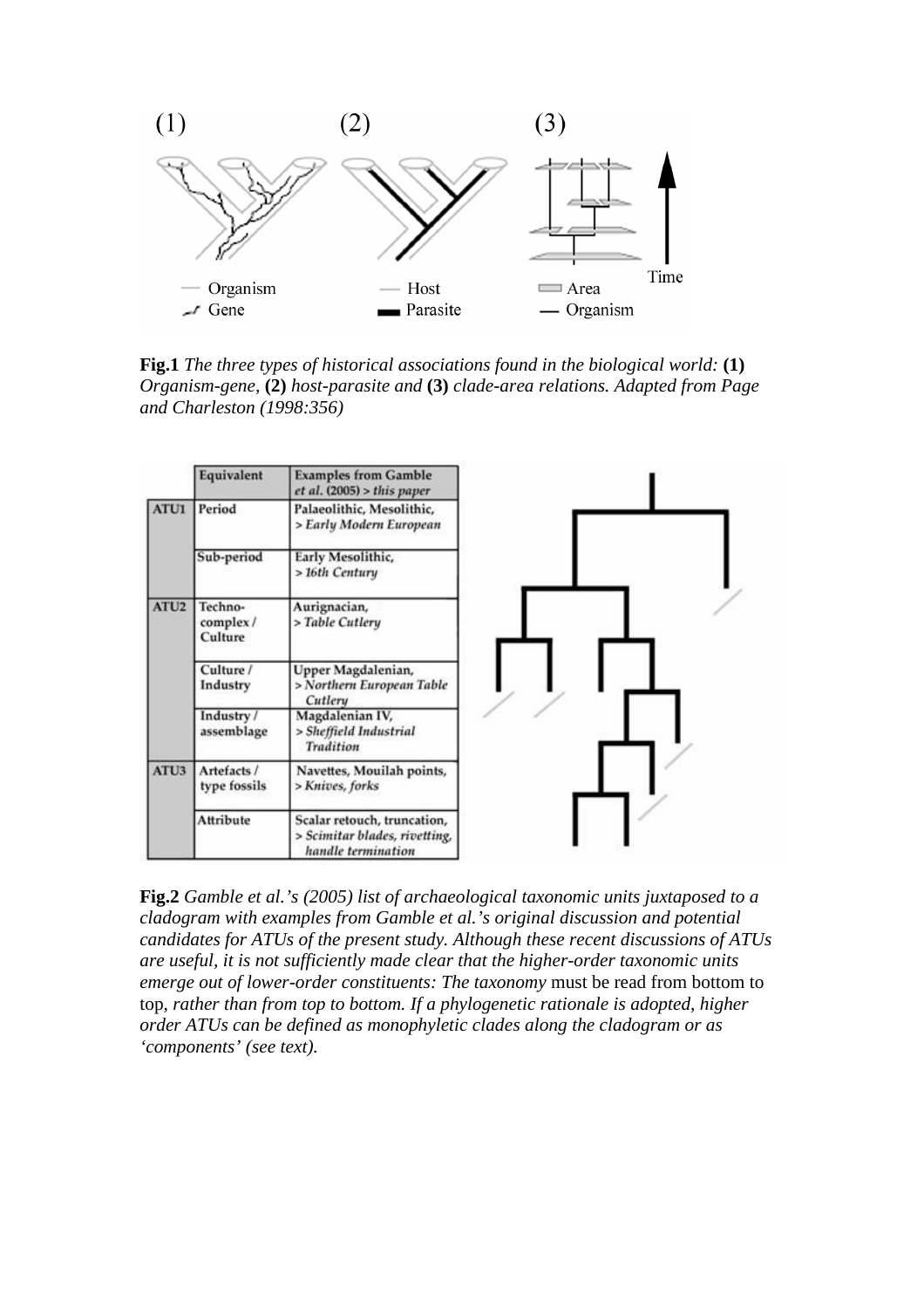

**Fig.3** *The characters selected for this analysis. The Roman numeral correspond to the characters listed in* Tables 1 *and* 2*. The knife and fork pictured are specimens from around 1670 and adapted from (Singleton 1973).*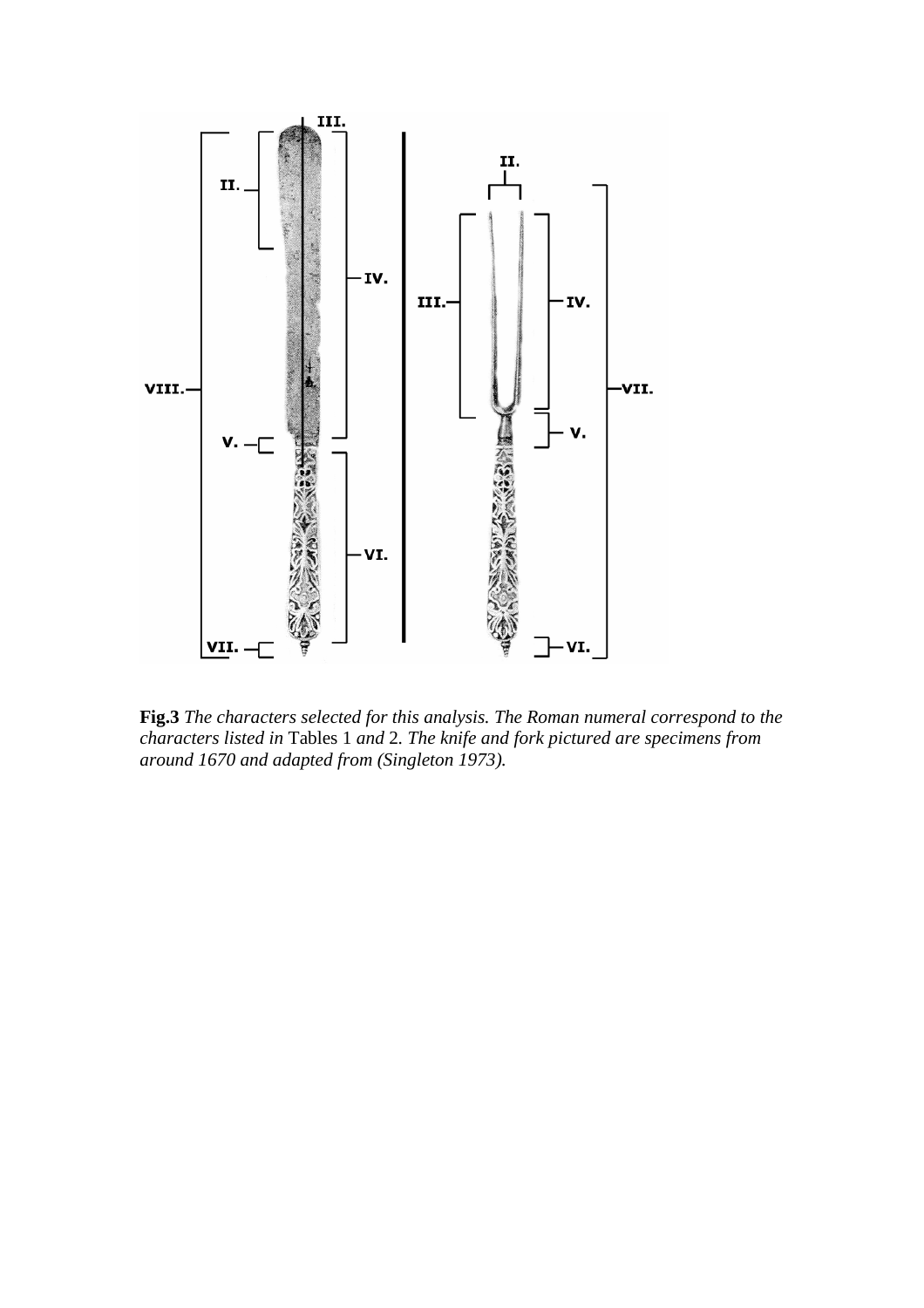

**Fig.4** *The most parsimonious cladogram for European table knives* **(1)** *and one of the two most parsimonious cladograms for the associated forks* **(2)***. The labelling conventions follow Page and Charleston 1997b), denoting the host taxa with small letters and the associate taxa with Arabic numerals. Behind each taxon label the year of manufacture for each specimen is given (after Singleton 1973). The cladograms are rooted using the oldest specimen; note that the forks outgroup is actually a knife as these were used for spearing prior to the invention of forks (i.e. they acted as singlepronged forks) and were also often sold in pairs (Mitchell 2002).*

*The topologies of the two trees reflects well how the evolution of forks (the associate) tracks the evolution of knives (the host), which in turn reflects – at least to a degree – the general accounts given of the change in table cutlery design during this period (Brown 2002c). The increasing structure in both trees at around 1800 may be related to the introduction of electrolysis, which made cheaper silver-like raw material available to many manufacturers and stimulated a diversification in production and design. As Brown 2002c:16) notes "throughout the nineteenth century the market for cutlery…expanded greatly, with services becoming larger and more varied in the number of items" and this is reflected in the greater diversity of raw materials and design templates used. Around the same time, dining habits also changed and the use of cutlery became more widespread amongst the middle-classes of Europe (Brown 2002b; Day 2001; Moore 1999). In addition, more specialized forms of knives and forks for particular dishes began to be marketed and used.*

*However, this cladistic view of European knife evolution also diverges in some respects from art historical accounts. The knife tree in* **(1)** *appears to document a*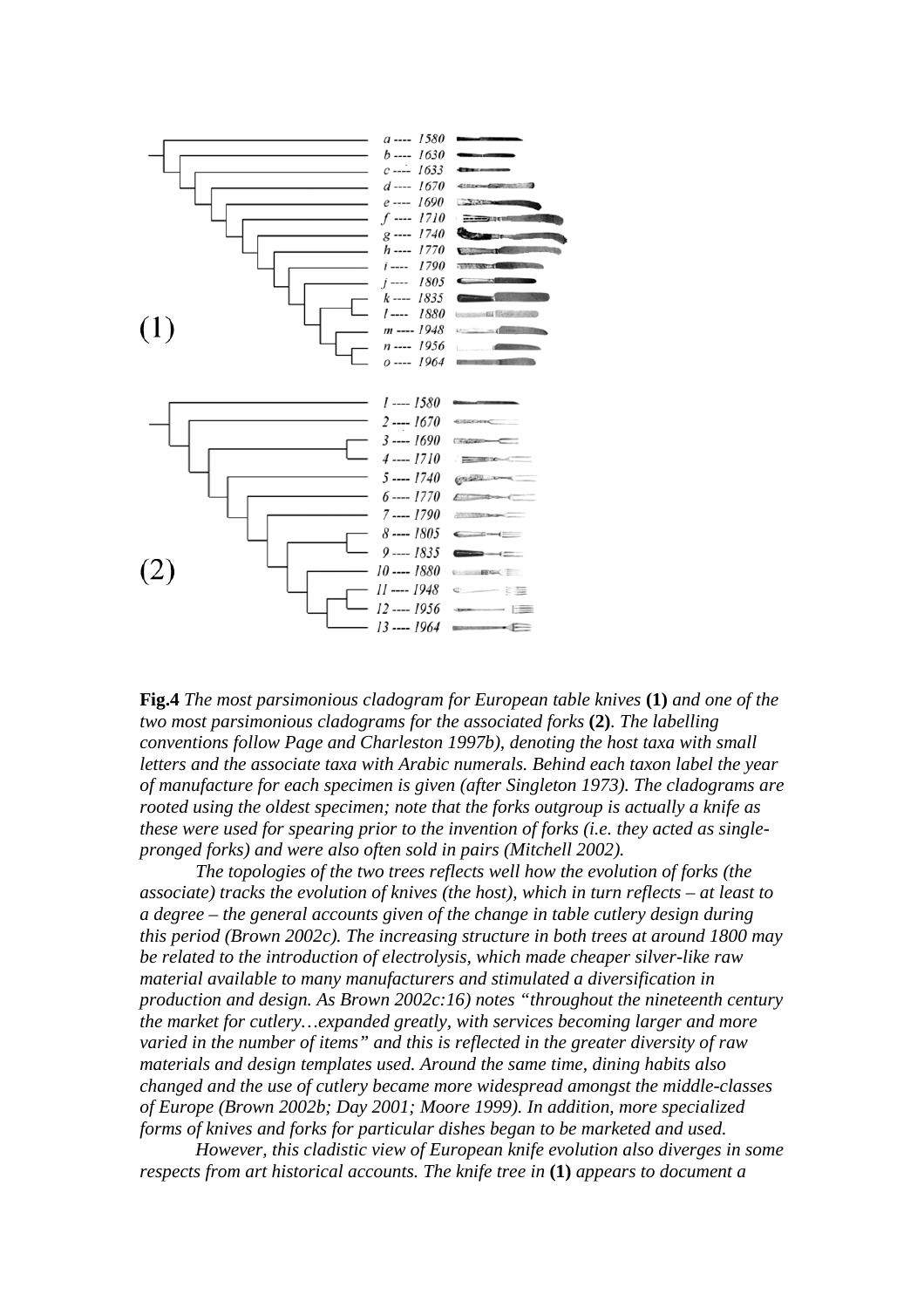*relatively gradual and incremental change in design and technology, whereas Brown (2002c:16) states that "after the middle of the eighteenth century, an abrupt change occurred in the evolutionary chain of the English knife due to the introduction of the French fashion in furniture and decoration". It is possible that the (relatively small number of) characters chosen for this analysis are not suited for showing this 'abrupt change' or alternatively, that it in fact was a superficial change that did not substantially affect traditional design elements in the Sheffield cutlery industry.*